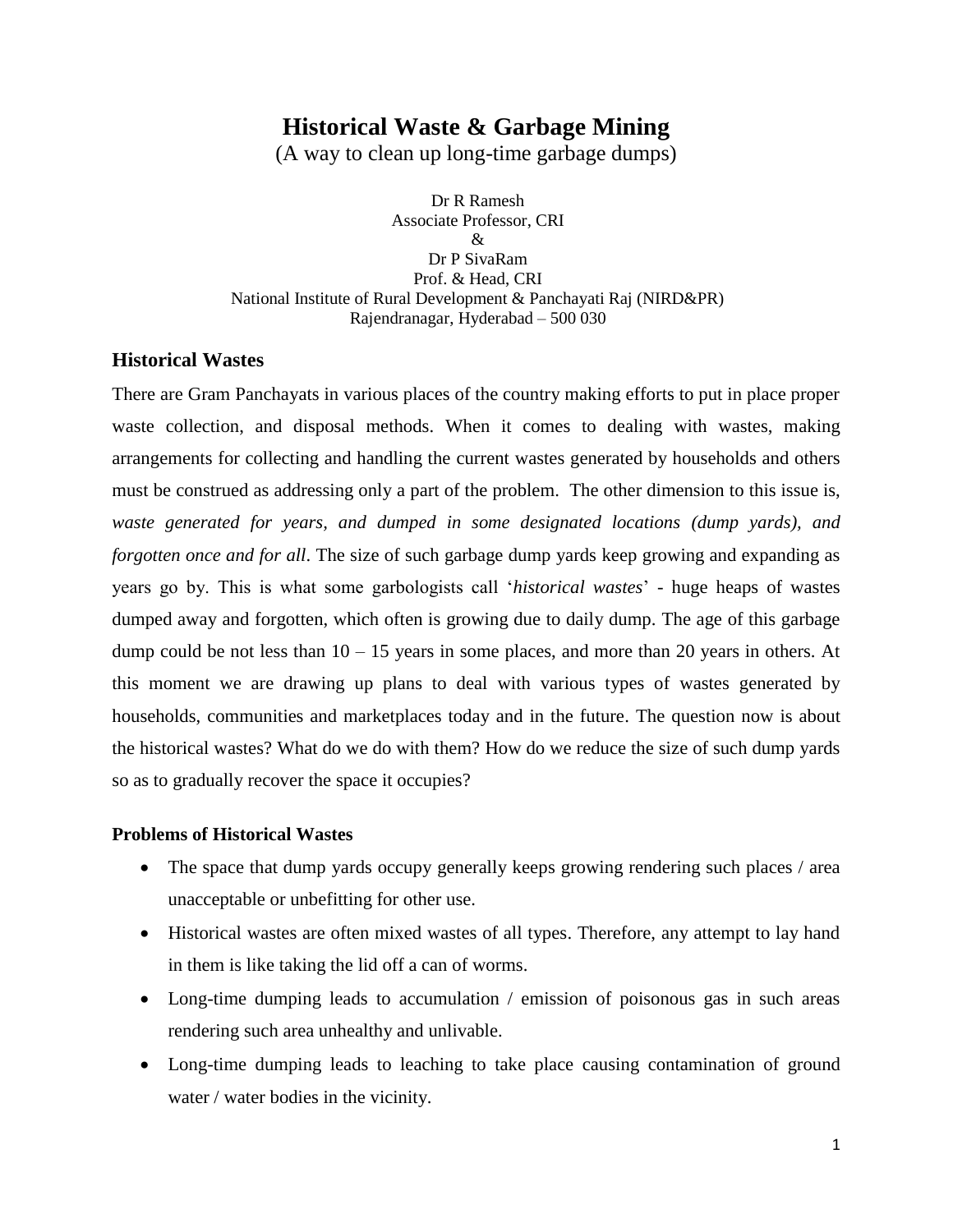Therefore, it makes sense to plan for cleaning up such historical wastes as well, as part of waste management efforts. It's sensible to make a separate plan that will be carried out simultaneously to clean up historical wastes, while a parallel plan is in place for dealing with day-to-day waste collection and management. Most of the Municipalities / Town Panchayats / Gram Panchayats plan to deal with wastes generateddaily [currently]. Thus far, a plan being executed for dealing with historical waste is something unheard of. Practically, it might offer valuable lessons in waste management. Hence, thiscase study was taken up. During our field visit to Samayapuram near Thiruchirapalli we came to know (like in a snowballing exercise), of another Town Panchayat nearby viz. Manachanallur doing similar exercise in historical waste / garbage mining. We studied both of them.

#### **Dealing with Historical Wastes**

Some Town Panchayats in Tamil Nadu (e.g. Samayapuram, and Manachanallur) serve as exemplar in demonstrating how to deal with such historical wastes. The main challenge lies in removing residual wastes or final reject that are unfit for treatment, from wastes that can become compost after treatment. This takes time, and it is a long-drawn process. But it is worth the time spent. We recover the land, and salable manure from such historical wastes. The process starts with windrow composting method.

Generally garbage is dumped in heaps making it look mountainous as years go by. In a given site (e.g. Samayapuram, Manachanallur, in this case) it could be several tons – say, 100 tons in a garbage dump. The plan is to clear up 0.5 ton per day and recover the dump yard as a clean place in about 200 days or in the worst case scenario it might take a maximum of one year. They are following windrow composting method to deal with this kind of aged waste. The sieved manure – packaged in 25 kg bags - is sold at Rs.50/- The newer garbage collected is handled separately. Heaps of wastes are arranged in long rows for aeration. The garbage in rows are turned and tossed over frequently – at least once a day, after applying EM solution or inoculums. The workers who go for door to door collection of waste on a daily basis are engaged in 'old garbage mining' after their regular work of waste collection, secondary segregation, and composting are over for the day. Teams of sanitation workers  $(5 - 6)$  of them) on rotation basis involve themselves in garbage mining at least  $2 - 3$  hours daily to be able to reduce the dump.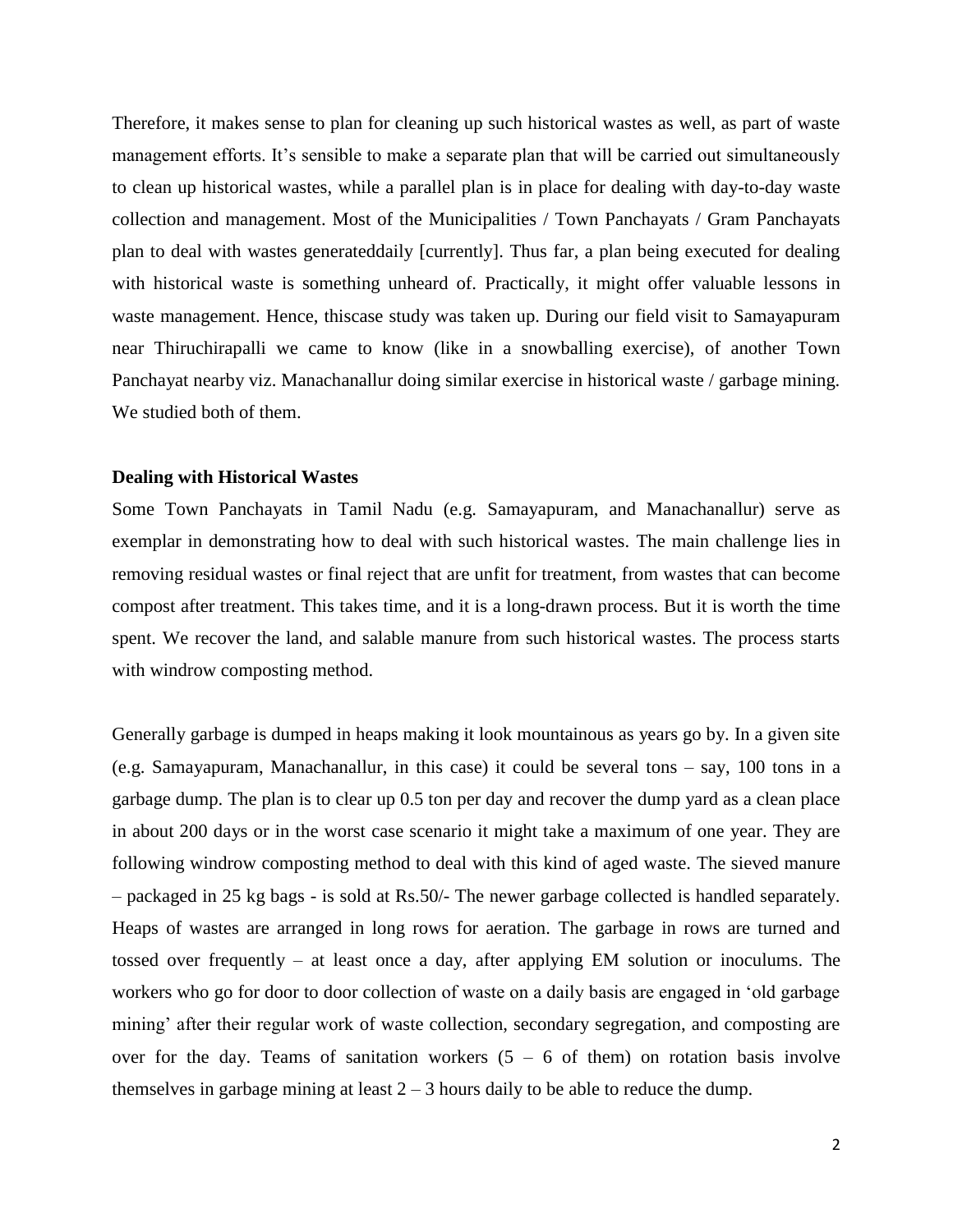### **Windrow Composting**

Samayapuram, Manachanallur Town Panchayats follow Windrow Composting Method.

### **Box – 1: What is Windrow Composting?**

This is one of the simplest methods to compost wet waste. This is converting wet waste it into a stable mass by aerobic decomposition method. In areas/regions, where we have higher ambient temperatures, composting in open windrows is preferable. In this method, segregated wet waste is delivered on a paved/unpaved open space. It is good to have a roof (made of thatches or tin sheet) in order to prevent rains spoiling the heap. In this method, garbage is kept on levelled and well drained platforms in  $10 - 12$  rows with each row 3 m long X 2 m wide x 1.5 m high, with a total volume not exceeding 9.0 cu.m. Once in five days, the heap is turned upside down so as to provide aeration, and to keep under control, the multiplication of insects and larvae. During the first two turns, there is EM solution sprinkled on the heap so as to accelerate the decomposition process. During the subsequent turns, if the heap is found to be dry, water is sprinkled in order to provide sufficient moisture for proper decomposition to take place. Sprinkling water should serve the purpose of maintaining moisture levels – just enough. If we found water oozing (called, leachates) from the rows, the indication is too much water has been sprinkled, causing release of leachates. Thus, in about a month's time the garbage turns into manure. The quantity of compost after decomposition becomes normally around 1/3 of the original mass. Then the manure is passed through a sieve (with holes to the size of 1.5 mm to 2 mm) to remove oversized particles. The oversized particles can go back into the garbage rows again - along with a fresh heap of wet waste. As no odourous gases are generated in this process, it is easy, environment friendly and hence commonly preferred.

#### **Box – 2: What is EM Solution?**

E.M. is an abbreviation for Effective Micro-organisms. It is available in the market (or in on-lines stores such as Amazon.in). EM solution is applied to the compost heap so as to reduce troublesome odours and flies as well as to improve the compost process and quality. Preferably spray on with a hand sprayer to prevent over wetting the compost heap, and it is good to apply it at each addition of fresh material. Apply at the rate of one litre per square metre, without making your heap too wet. EM solutions helps in many ways viz. EM cultures can suppress soil-borne pathogens, accelerate the decomposition of organic wastes, increase the availability of mineral nutrients and useful organic compounds to plants, enhance the activities of beneficial micro-organisms, e.g., mycorrhizae, nitrogen fixing bacteria. EM helps to increase beneficial soil micro-organisms and suppression of harmful ones.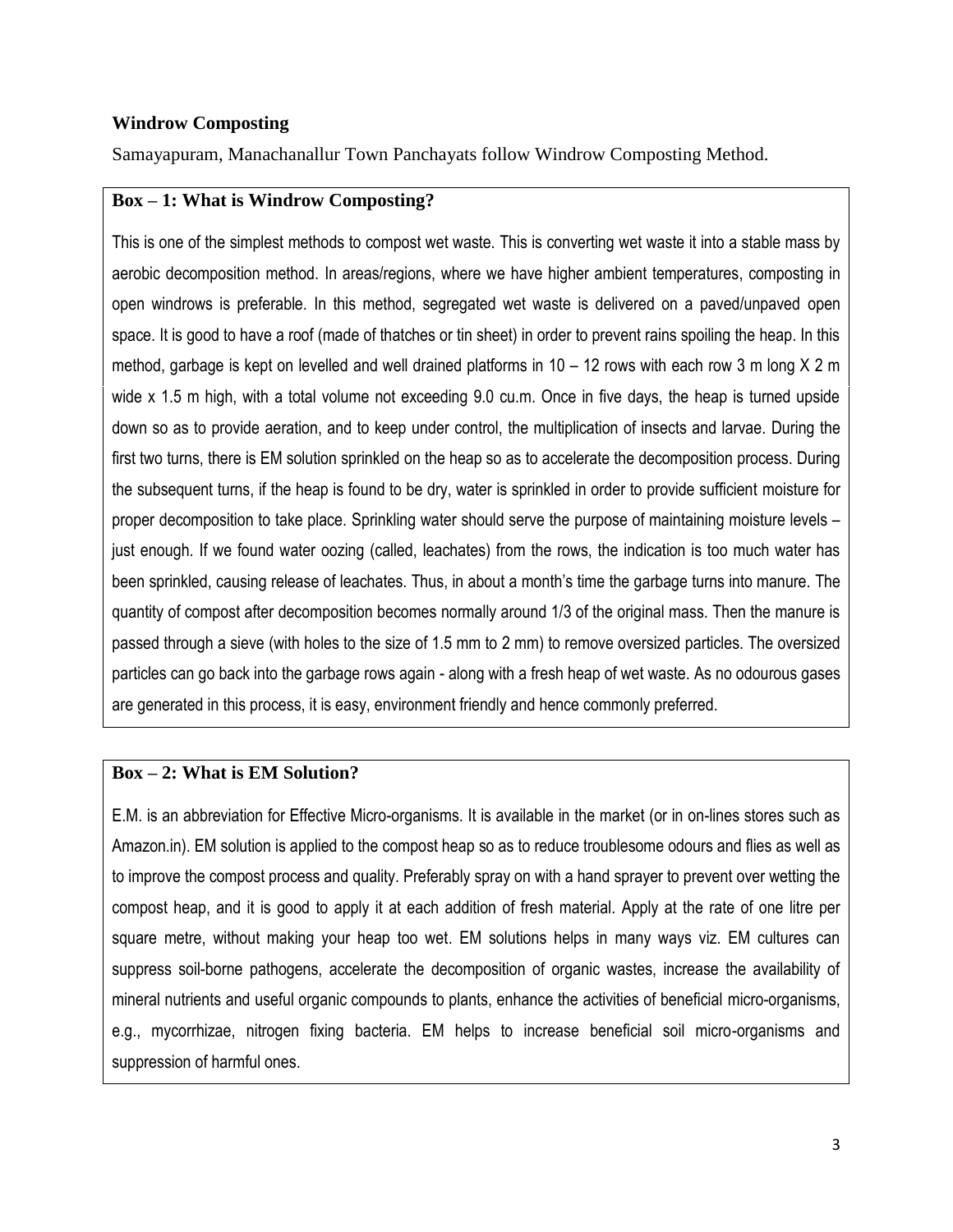#### **Outcome**

- The place recovered from the dump yard provides additional space that can be used for better handling of the current wastes. The Waste Management Unit can be maintained neat and clean.
- Usable compost sifted from the [historical] waste is available for sale. This can be used as manure in the garden developed within the premises of Waste Management Unit.
- Compost can be sold too.
- Inert wastes (residual waste) that must be treated like Resource Derived Fuel (RDF)
- There is neither dump yard nor any historical waste accumulation.

#### **Conclusion**

This is about the biodegradable wastes only. From these wastes, recyclables have been taken away by the rag pickers over the years. There are residual wastes (at least about  $25 - 30\%$ ) from the old garbage heap. The problem these Town Panchayats face now is how to deal with this 'residual waste' without burying or burning them. In actual fact that they Panchayats have managed dealing with up to 70 - 75 per cent of the historical waste in itself is a great thing. Samayapuram and Mannachanallur Panchayats are places to learn from, when it comes to dealing with aged dump yards that occupy space and pollute the environment.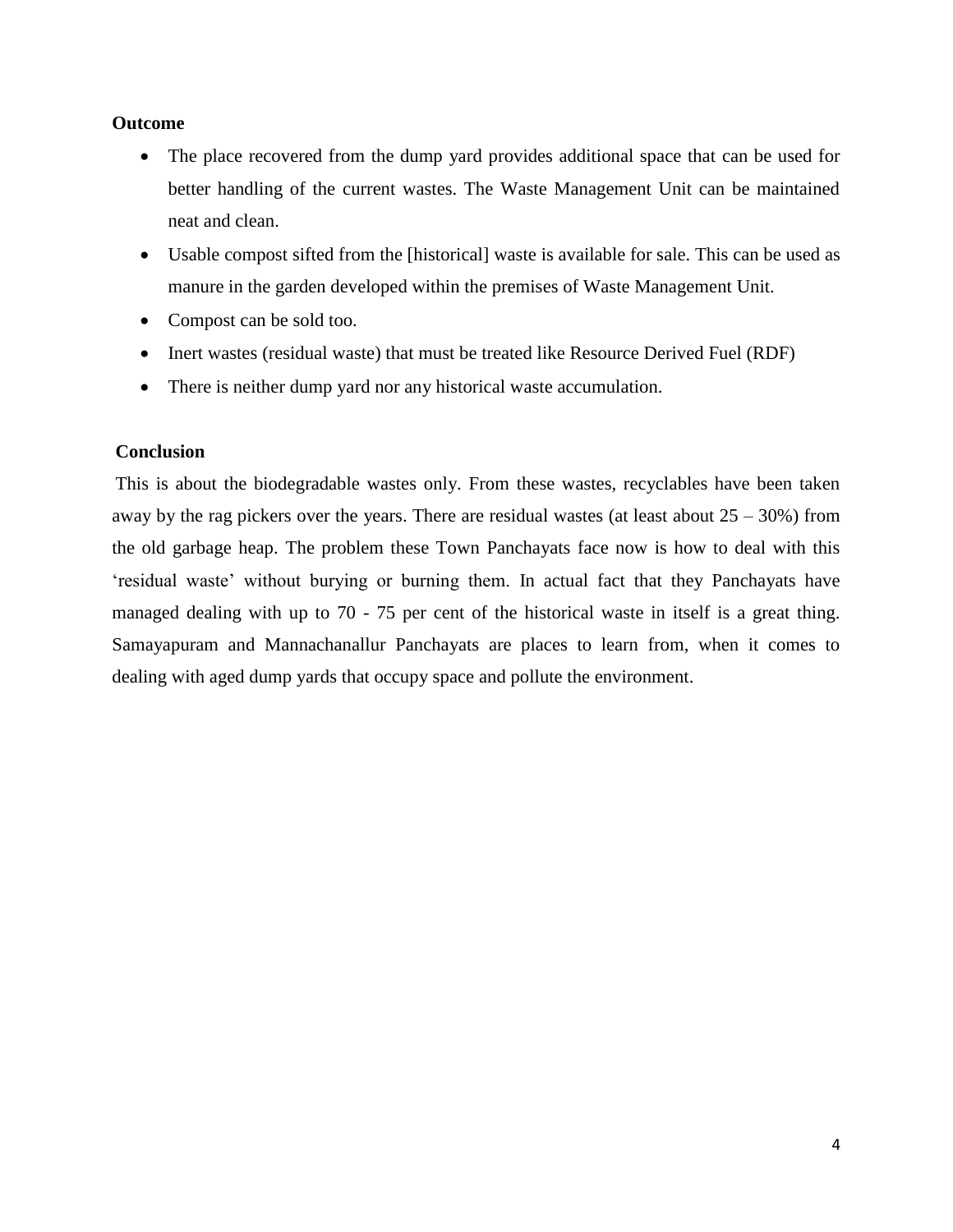# **Do not bury wastes (dump) – Why?**

Whenever mixed waste containing multiple streams of waste is dumped in one place, the organic and inorganic content of the waste interact chemically and give rise to what is called 'leachate'. Leachate from purely organic waste cannot be toxic. But leachate contaminated with non-biodegradable waste contain high levels of nitrates, sulphates, etc. and thereby loaded with pathogens. In other words, they contain some of the most toxic chemicals mainly heavy metals. When leachates loaded with such toxic chemicals and heavy metals reach the soil and water, they enter the plants, animals eat these plants; ingestion of plant and animal-based foods thereby become the largest sources of toxic heavy metals in humans. Also, rain can wash the ash (from burning the waste) into groundwater and surface water, contaminating drinking water and food.

## **Do not burn wastes – Why?**

Because what goes up has to come down. Just like newton's apple. But what comes down from burning is not as sweet as an apple. They are the most toxic chemicals produced. Many dangerous health conditions can be caused by inhaling or ingesting even small amounts of these pollutants. Small children, the elderly, or people with pre-existing respiratory conditions can be easily vulnerable to some of these pollutants.

Backyard burning is of particular concern because it produces significant quantities of dioxins and furans….Currently, however, the largest quantified source of their emissions is the uncontrolled burning of household trash (backyard burning). Studies have shown that only small amounts of chlorinated materials in waste are required to support dioxin formation when burning waste. That means that even when materials containing high levels of chlorine, such as PVC, are removed from household trash, burning the waste still creates dioxins because nearly all household waste contains trace amounts of chlorine. It can cause several diseases including cancer, skin disorders, liver and kidney problems, impairment of the immune system, infertility, reduced sperm count, birth defects when pregnant women are exposed.

Much of the dioxins and furans created and released into the air through backyard burning settle on plants. These plants are, in turn eaten by meat and dairy animals, which store the chemicals in their fatty tissue. People are exposed to dioxins primarily by eating meat, fish, dairy products. Plant based foods and direct inhalation are also other routes of exposure.